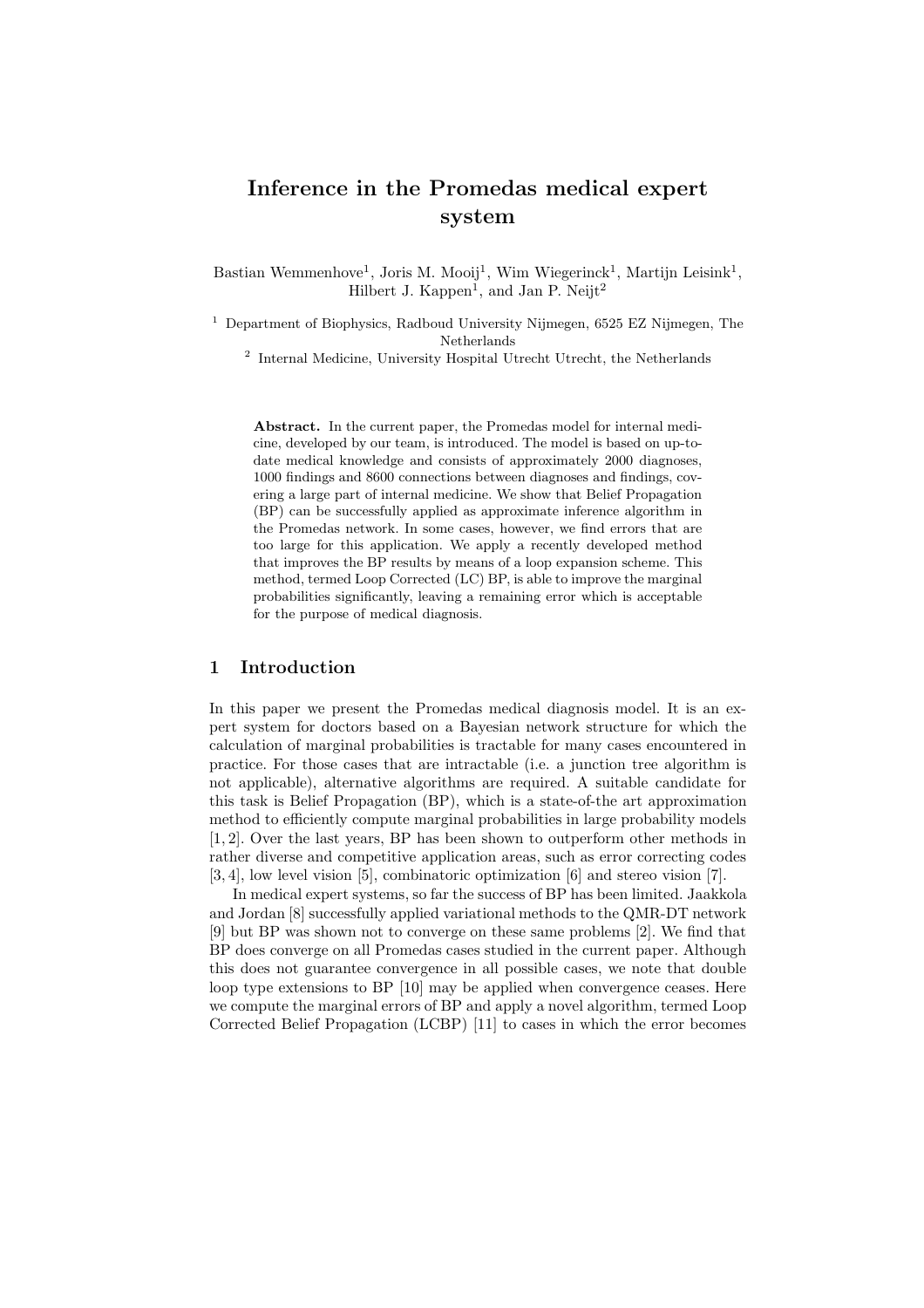unacceptable. We argue that this method potentially reduces the error to values acceptable for medical purposes.

Recently a company was founded that uses the Promedas network to develop a commercially available software package for medical diagnostic advise. A demonstration version can be downloaded from the website www.promedas.nl. The software will become available as a module in third party software such as laboratory or hospital information systems or stand alone designed to work in a hospital network to assist medical specialists. In all cases the software will be connected to some internally used patient information system. This year the Promedas software will be available via a web portal as well. This might be operational at the time of the AIME congress. Physicians can visit the website, enter medical characteristics of a specific case and immediately obtain a list of most probable diagnoses. The Promedas web portal uses the full available database of diagnoses and findings.

### 2 Inference in the Promedas graphical model

The global architecture of the diagnostic model in Promedas is similar to QMR-DT [9]. It consists of a diagnosis-layer that is connected to a layer with findings. Diagnoses (diseases) are modeled as a priori independent binary variables  $d_j \in$  $\{0,1\}, j \in \{1,\ldots,N_{\mathcal{D}}\},\$  causing a set of symptoms or findings  $f_i \in \{0,1\}.$  In the user interface, a significant part of the findings are presented as continuous variables. These are discretized in a medically sensible way. The interaction between diagnoses and findings is modeled with a noisy-OR structure, indicating that each parent j has an individual probability of causing a certain finding  $i$  to be true if it is in the parent set  $V(i)$  of i, and there is an independent probability  $\lambda_i$  that the finding is true without being caused by a parent (disease). Thus

$$
p(f_i = 0|\mathbf{d}) = [1 - \lambda_i] \prod_{j \in V(i)} [1 - w_{ij}d_j]
$$
  

$$
p(f_i = 1|\mathbf{d}) = 1 - p(f_i = 0|\mathbf{d})
$$
 (1)

The parameters  $\{\lambda_i\}$ ,  $\{w_{ij}\}$ , together with the disease prevalences (ranging from 0.001 to 0.1) are the model parameters determined by the medical experts. The disease nodes are coupled to risk factors, such as, e.g., concurrent diagnoses and nutrition. Risk factors are assumed to be observed and to modify the prevalences of the diagnoses. From a database of model parameters, the graphical model and a user-interface for Promedas are automatically compiled. This automatic procedure greatly facilitates changes in the model, such as adding or removing diseases, as required in the design phase of the model. Once the graphical model has thus been generated, we use Bayesian inference to compute the probability of all diagnoses in the model given the patient data. Before computation, we remove all unclamped (i.e. unobserved) findings from the graph, and we absorb negative findings in the prevalences [8]. Only a network of positively clamped findings and their parents remain. Using standard techniques for the calculation of posterior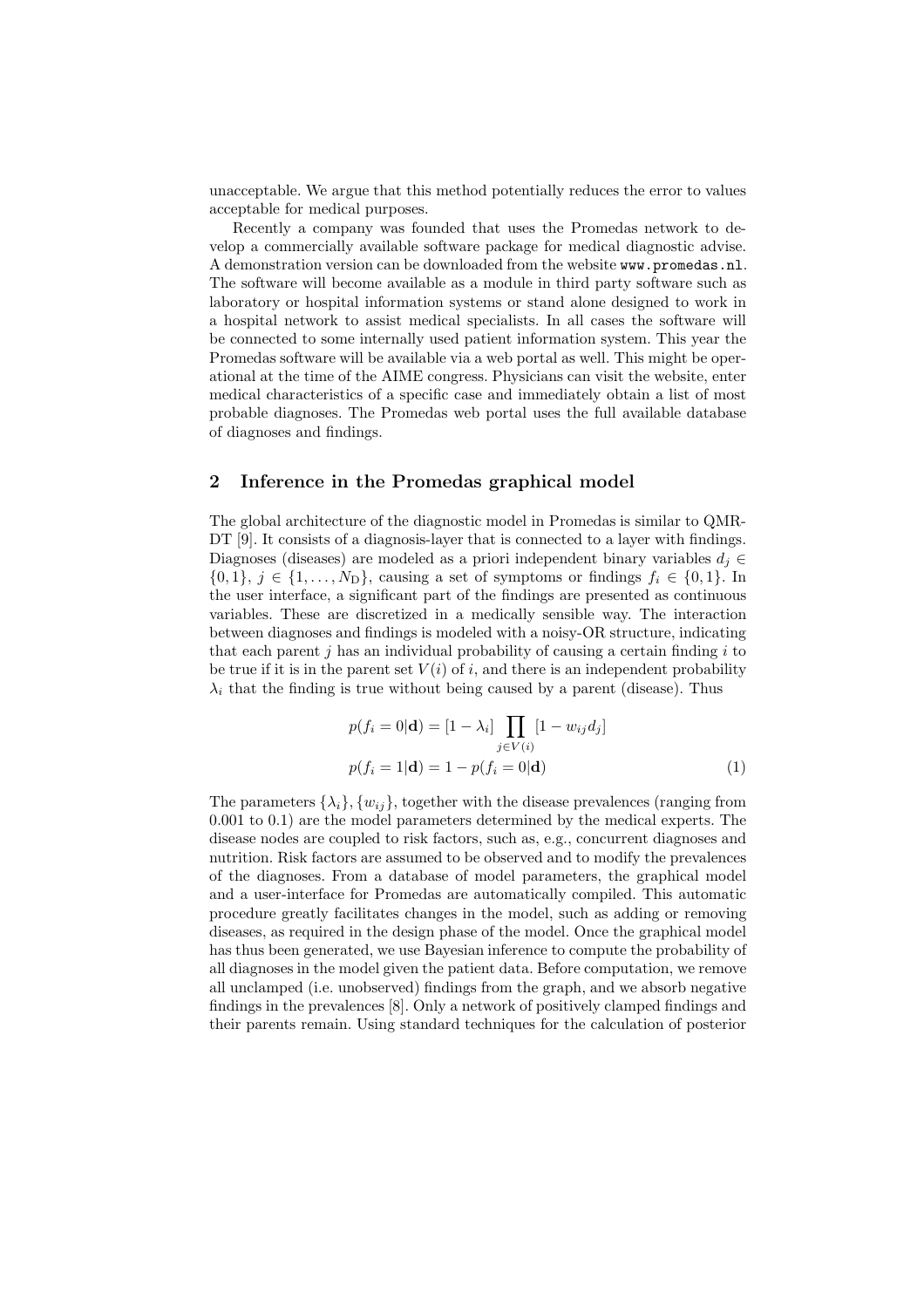distributions directly on the factor graph in the above representation, either with a junction tree algorithm  $(12)$  or approximation techniques, is limited to cases in which the size  $|V(i)|$  of the interaction factors is not too large. In Promedas, however, sets containing 30 nodes (i.e. findings that may have 30 different causes) are not uncommon. Thus it is helpful to reduce the maximum number of members of factor potentials, which may be achieved by adding extra (dummy) nodes to the graph [13, 14]. The version of Promedas that is studied in this paper contains over 10000 variables, including about 2000 diagnoses, and 8600 connections between diagnoses and findings.

Despite these measures computation can still be intractable when the number of positive patient findings becomes large [8]. In that case, we must resort to approximations. The feasibility of this approach is studied in the remainder of the paper. In the next section we first report results of applying Belief Propagation to a number of "virtual patient" cases, followed by tests of a version of the recently developed Loop Corrected Belief Propagation [15, 11] algorithm on these cases. The idea of LCBP can be understood as follows. BP is a method that is exact on graphs that are tree-like. This means that if one removes a node from the graph, the probability distribution on its neighbors (the so-called cavity distribution) factorizes. When BP is applied to graphs with loops, this is no longer true and the cavity distribution contains correlations. The LCBP method incorporates estimates of these correlations in a message passing scheme. For more details see [11].

#### 3 Simulations with virtual patient data

Using the model first as a generator of virtual patients, we generated, 1000 patient cases with  $N_d = 1$  and another 1000 with  $N_d = 4$  where  $N_d$  represents the number of randomly selected true diseases for the generation of patient data. The first result we report is the fact that on all cases that we generated BP converged. This contrasts with previous results by Murphy et. al. [2], found for the QMR-DT network, where the small prior probabilities seemed to prevent convergence in a couple of complex cases. The maximal marginal errors in the BP results are typically small but may occasionally be rather large. In fig. 1 left we plot the error versus the tree width of the JT method, which is an indication of the complexity of the inference task. From fig. 1 left we conclude that the quality of the BP approximation is only mildly dependent on this complexity. It follows that for patient cases where exact computation is infeasible, BP gives a reliable alternative for most cases. To avoid cases where the error is unacceptably large we propose to use the so-called Loop Corrected BP method.

The right picture of fig. 1, displays results of applying LCBP to a set of 150  $N_d = 1$  virtual patient cases. Horizontally, the maximal error in BP single node marginals is plotted, and vertically the maximal error after applying the loop correction scheme. Only cases with nonzero error (i.e. loopy graphs) are plotted, 86 in total. The maximal error in the marginals produced by BP typically reduces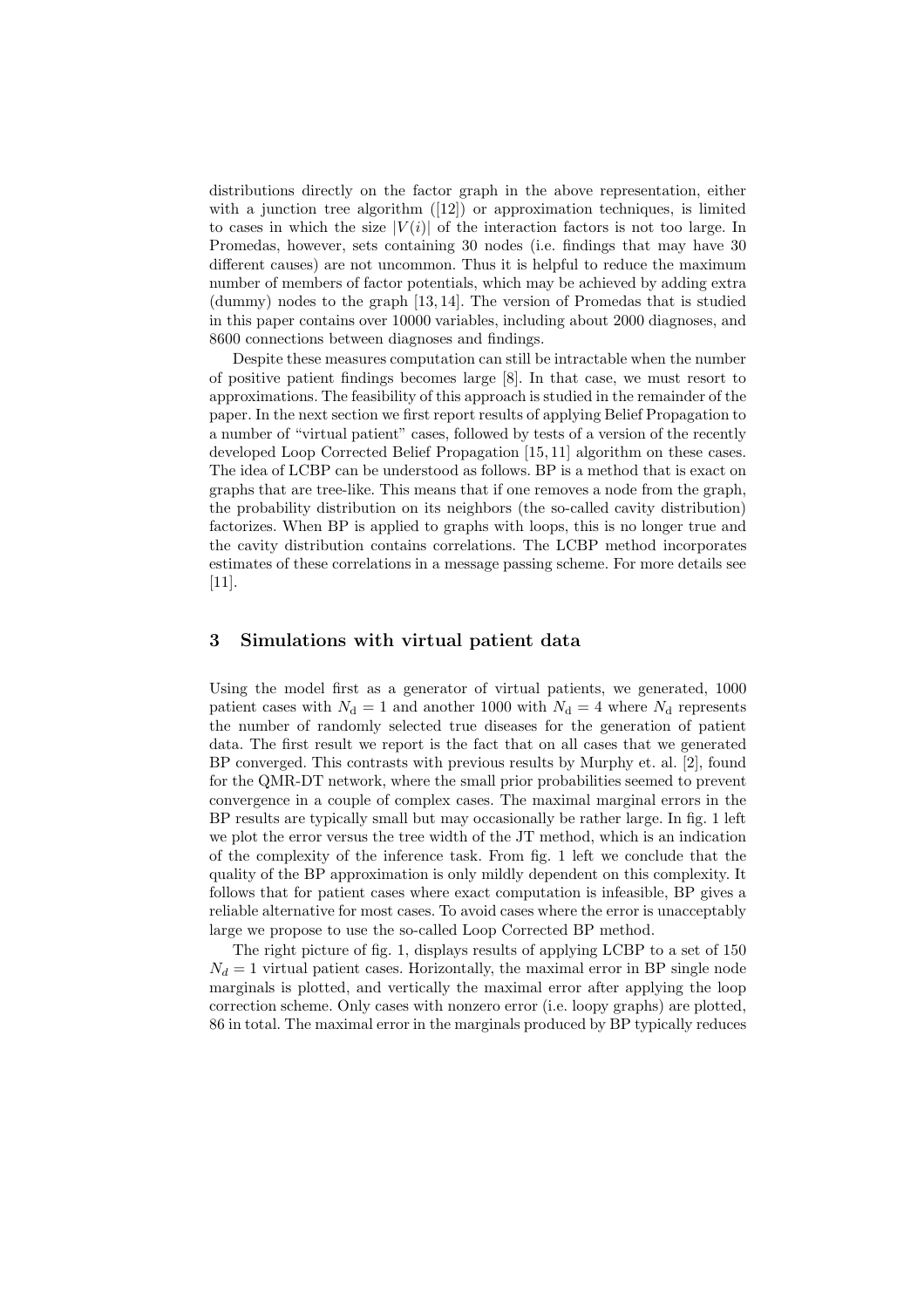one order of magnitude after applying LCBP. The largest maximum error over all cases in this sample reduced from 0.275 to 0.023.



Fig. 1. Left: BP maximal error(⊙) averaged over instances, largest maximal error  $(+)$ as a function of treewidth for  $N_d = 4$ . The squares mark instances with large error which we have later subjected to LCBP (see table 1). Right:  $N_d = 1$  Maximal single node marginal error of LCBP (vertical) versus BP (horizontal). All data lie on the side of the line where the LCBP error is smaller than the BP error.

As a second test, we applied the method to a few cases in the left picture of figure 1, where we attempted to reduce large BP errors of these complex multiple disease errors. A drawback of the current implementation of LCBP is its rather large computation time when Markov blanket sizes grow large. For the implementation of LCBP that we used, computation time grows as  $N^2$  (assuming constant maximal degree per node), but also grows exponentially in the number of nodes in the largest Markov blanket. The exponential scaling of the algorithm in Markov blanket size forced us to look at a few relatively easy cases only. Results for the BP errors marked by a black square in figure 1 are reported in table 1:

Table 1. LCBP results on complex instances with large errors:

|    |        |        |             | Treewidth rms error BP max error BP rms error LCBP max error LCBP |
|----|--------|--------|-------------|-------------------------------------------------------------------|
|    | 0.0336 | 0.2806 | 0.0021      | 0.0197                                                            |
|    | 0.0429 | 0.2677 | 0.0017      | 0.0102                                                            |
|    | 0.0297 | 0.3494 | intractable | intractable                                                       |
| 14 | 0.0304 | 0.3944 | 0.0011      | 0.0139                                                            |

The maximal error of LCBP clearly reduces to acceptable levels, but the computation time is prohibitive for complex cases. The solution to this problem may be an alternative implementation, taking into account only nontrivial correlations between pairs of variables in the Markov blanket (see [15]), and consequently scales polynomially in the Markov blanket size. We did not consider